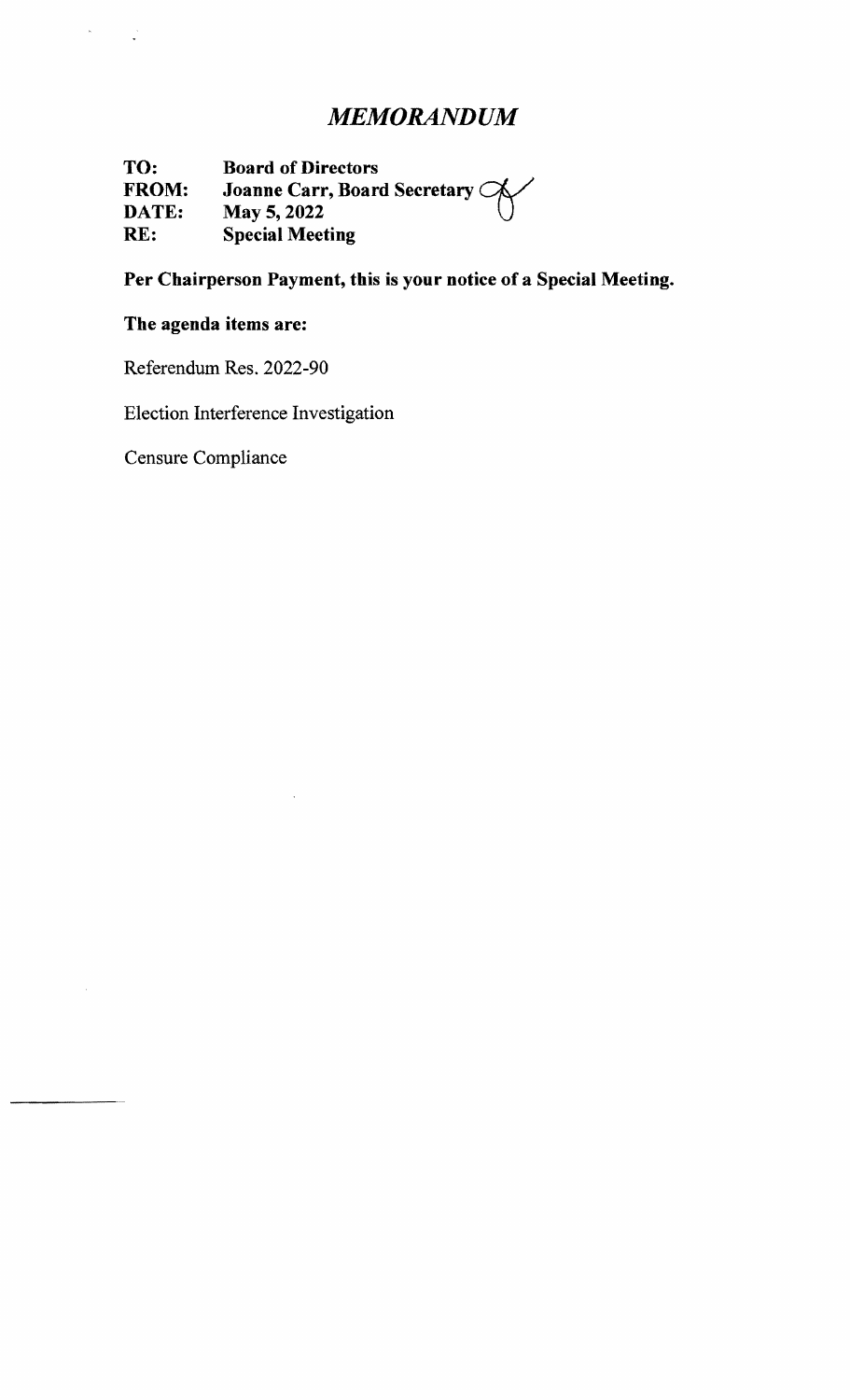#### BOARD OF DIRECTORS SPECIAL MEETING KEWADIN CASINO AND CONVENTION CENTER SAULT STE. MARIE, MICHIGAN May 10,2022 5:00 P.M.

- I. CALL TO ORDER
- II. INVOCATION: Prayer, Smudging, Presentation of Grandfathers
- III. ROLL CALL

 $\frac{1}{2} \sum_{i=1}^{n} \frac{1}{2} \sum_{j=1}^{n} \frac{1}{2} \sum_{j=1}^{n} \frac{1}{2} \sum_{j=1}^{n} \frac{1}{2} \sum_{j=1}^{n} \frac{1}{2} \sum_{j=1}^{n} \frac{1}{2} \sum_{j=1}^{n} \frac{1}{2} \sum_{j=1}^{n} \frac{1}{2} \sum_{j=1}^{n} \frac{1}{2} \sum_{j=1}^{n} \frac{1}{2} \sum_{j=1}^{n} \frac{1}{2} \sum_{j=1}^{n} \frac{1}{2} \sum_{j=1}^{n$ 

- IV. PRESENTATION:
- V. MINUTES:
- VI. RESOLUTIONS:
- VII. NEW BUSINESS: Referendum Election Interference Investigation Tribal Citizens for Change Censure Compliance

 $\bar{z}$ 

- VIII. ADJOURN TO EXECUTIVE SESSION:
- IX. RECONVENE AND REAFFIRM
- X. ADJOURN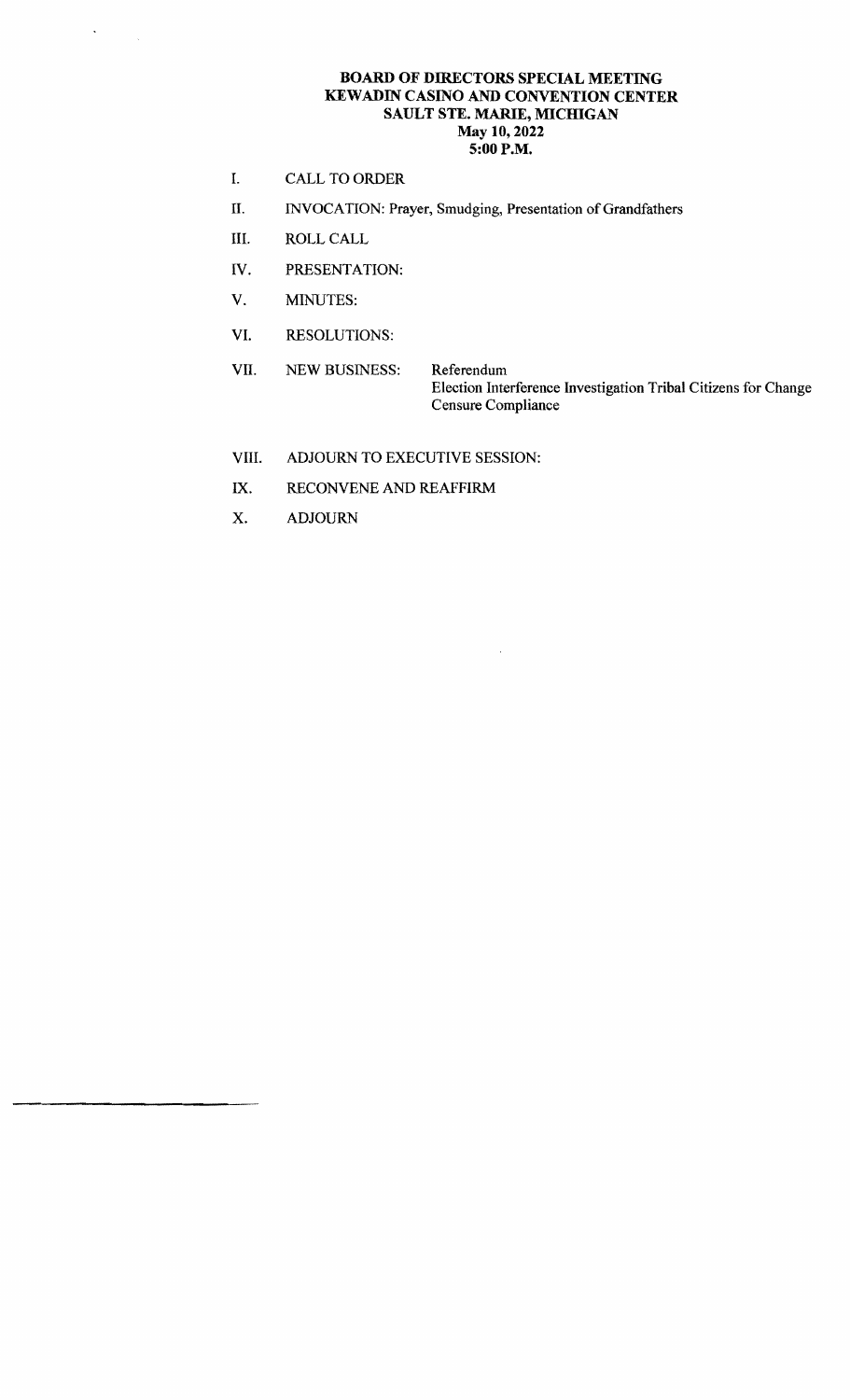## **Board of Directors: Pursuant to Chapter 12, after the Registrar certifies at least 100 signatures, the petition goes to the Board of Directors.**

#### **12.106 Submission by Petition** of Eligible **Voters.**

(1) An ordinance or resolution enacted by the Board of Directors shall be submitted to a popular referendum upon petition of at least one hundred (100) eligible voters of the Tribe presented to the Board in accordance with this section.

(2) The petition submitted shall be in substantially the following form:

"WE, THE UNDERSIGNED ELIGIBLE VOTERS OF THE TRIBE, REQUEST A REFERENDUM ON [NAME OF ORDINANCE AND NUMBER OF RESOLUTION ENACTING ORDINANCE, OR NUMBER OF RESOLUTION] ENACTED BY THE BOARD OF DIRECTORS ON [DATE OF ENACTMENT]."

The petition shall bear the name and address of each signatory in legible form. The name and address of the person circulating the petition shall also be included.

(3) All petitions must be received at the main administrative office of the Tribe, 523 Ashmun Street, Sault Ste. Marie, Michigan, by no later than the close of business of the next business day following the expiration of thirty (30) calendar days from the date of enactment of the ordinance or resolution of the Board of Directors which is the subject of the petition. This provision is mandatory and jurisdictional. Each petition submitted must contain the original signatures; no copies, duplications or facsimiles may be submitted.

(4) As soon as practicable after receipt of a petition, the Secretary shall consult with the Enrollment Department and review Tribal voter registration records to determine whether the petition contains the requisite number of signatures. The Secretary shall report to the Board of Directors on the matter at its next regular meeting or a special meeting called for that purpose.

(5) The Board of Directors shall determine whether the petition is valid not later than thirty (30) days after receipt of the petition. If the petition is determined to be valid, the Board of Directors shall establish a deadline for the mailing of ballots to eligible voters of not less than forty (40) days after receipt of the petition and shall provide for not less than twenty (20) days thereafter until the deadline for receipt of ballots. **In** no event shall the deadline for receipt of ballots exceed sixty (60) days from the receipt of the petition.

(6) The referendum question on the ballot shall be worded substantially as follows:

"DO YOU APPROVE OR DISAPPROVED OF [NAME OF ORDINANCE OR NUMBER OF RESOLUTION]?

APPROVE DISAPPROVE"

The Board of Directors may, in its sole discretion, suspend the ordinance or resolution which is the subject of the referendum petition pending the referendum election. If the Board does not act affirmatively to suspend such ordinance or resolution, it shall continue in effect during the pendency of the referendum election.

### **12.107 Conduct** of Referendum **Election.**

(1) The referendum election shall be conducted by the Tribal Election Board by first class mail in accordance with the procedures established in the Election Ordinance, Tribal Code Chapter 10.

(2) The Tribal Election Board may develop a short, objective explanatory statement of a referendum question and may place such statement directly on the ballot or as a separate insert accompanying the ballot.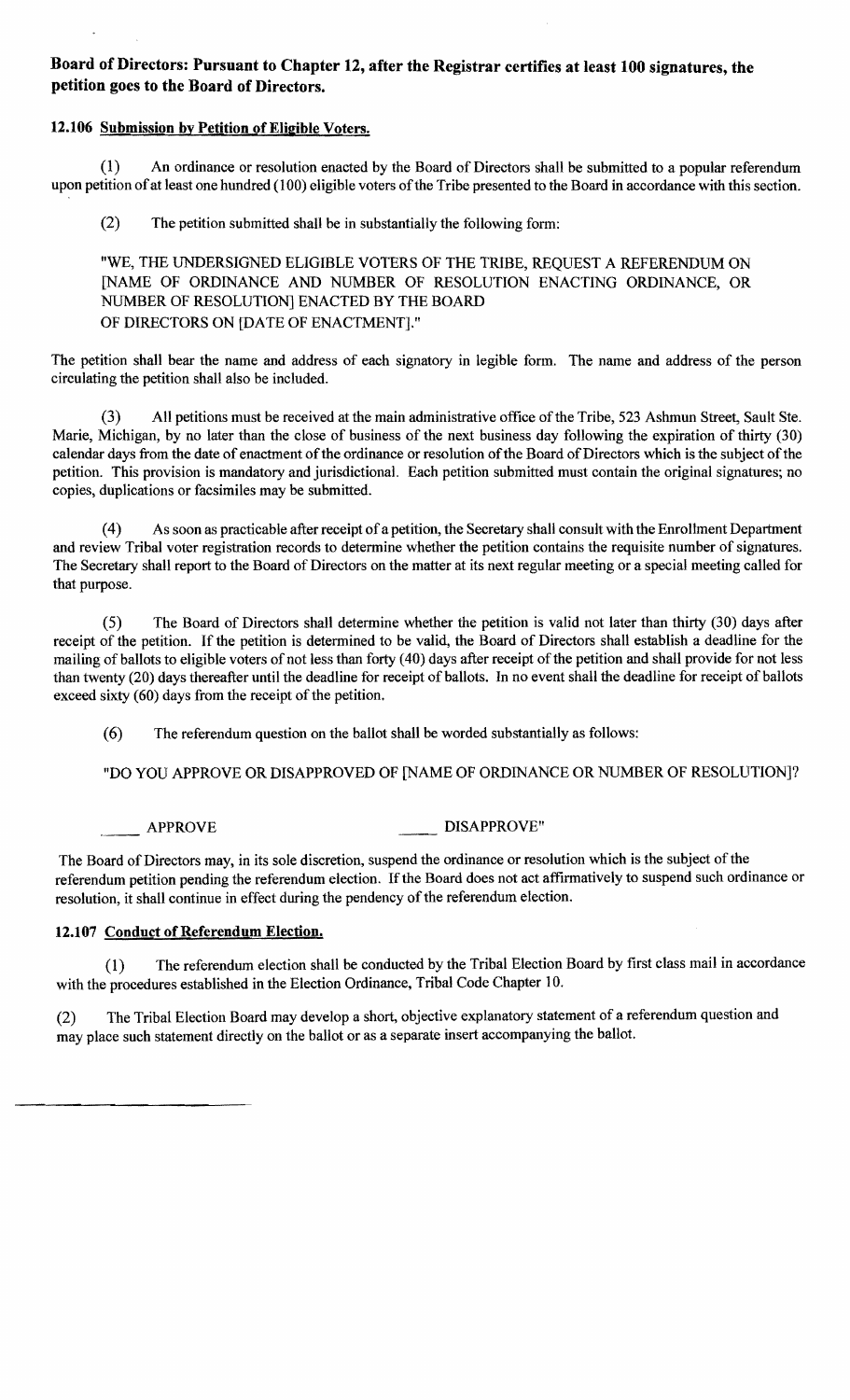

#### **Min Waban Dan**

#### **Administrative Office**

523 Ashmun Street

Sault Ste. Marie

Michigan

49783

#### **phone**

906 h.S:i.6050

**Fax** 

906./). J:).49G9

**Government Services** 

**Membership Services** 

**Economic Development Commission** 

## **RESOLUTION NO:**  $\partial \theta \partial x \cdot q \partial$

## **AUTHORIZING CONSTRUCTION MANAGEMENT SERVICES AGREEMENT**

WHEREAS, Sault Tribe Inc. is a federally chartered Corporation of the Tribe, incorporated pursuant to Section 17 of the Indian Reorganization Act of 1934 and wholly owned by the Sault Ste. Marie Tribe of Chippewa Indians; and

WHEREAS, Sault Tribe Inc. owns 51% of Binesi Contracting, LCC, a contracting company with large construction and project management capabilities, and

WHEREAS, the Sault Tribe has determined it is in the best interest of the Tribe and the Tribal membership to streamline the procurement and construction process in order to facilitate the current and future construction projects, aide in addressing the current work load on existing tribal staff, and maximize cost savings by utilizing the expertise of Benesi Construction.

NOW, THEREFORE, BE IT RESOLVED, the Sault Ste. Marie Tribe of Chippewa Indians Board of Directors, authorizes a sole source award to Binesi Construction, LlC to provide Construction Management Services to the Sault Tribe, as negotiated between the Sault Ste. Marie Tribe of Chippewa Indians' CFO and Binesi Contracting, LLC.

BE IT FURTHER RESOLVED, that the Sault Ste. Marie Tribe of Chippewa Indians Board of Directors authorizes its Tribal Chairperson, or his designee, to execute any documentation to effectuate the negotiated agreement(s).

#### **CERTIFICATION**

We, the undersigned, as Chairperson and Secretary of the Sault Ste. Marie Tribe of Chippewa Indians, hereby certify that the Board of Directors is composed of 13 members, of whom  $1/3$  members constituting a quorum were present at a meeting thereof duly called, noticed, convened, and held on the  $\angle \angle$  day of  $\angle$ //( $\angle$ 12/ $\angle$ /) 2022; that the foregoing resolution was duly adopted at said meeting by an affirmative vote of  $\frac{S^2}{S}$ foregoing resolution was duly adopted at said meeting by an affirmative vote of  $S$  members for,  $\rightarrow$  members against,  $\rightarrow$  members abstaining, and that said resolution has not been rescinded or amended in any way.

Aaron A. Payment, Chairperson Sault Ste. Marie Tribe of Chippewa Indians

 $_{u_{\alpha}}$ 

Bridgett<sup>&</sup>orenson, Secretary Sault Ste. Marie Tribe of Chippewa Indians